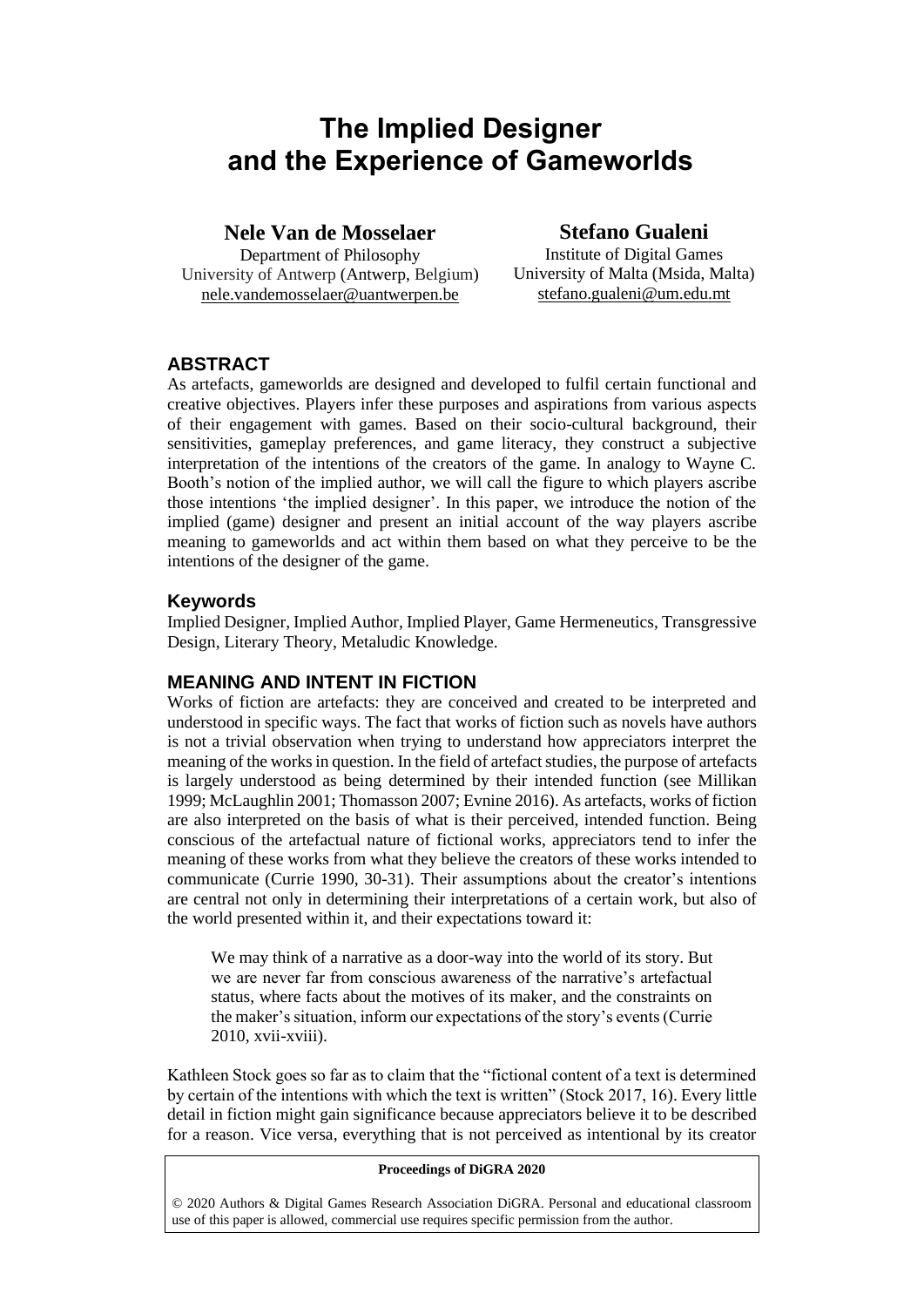(typos, mistakes, contradictions, editorial flaws, etc.) is likely to be ignored by readers precisely because of it being perceived as unintentional (Walton 1990, 183; Currie 1990, 87; Matravers 2014, 131).

This does not mean, however, that one must be aware of the intentions of the creator of a work of fiction to be able to understand it. After all, one is perfectly capable of making sense of  $-$  say  $-$  a novel or a film by simply interpreting the characteristics of the work itself. Besides, fiction appreciators are not always in the position to be certain about the intentions of the creator, and can derive meaning from the work while being ignorant (or even completely mistaken) about the author's intentions. Lastly, stating that the intentions of the actual author are crucial when interpreting the meaning of a work would be an instance of the 'intentional fallacy' (Wimsatt and Beardsley 1946), as it ignores the ways in which readers independently 'make meaning' during their reading, and how free they are in the interpretation of the work.

How to reconcile the claim that readers cannot, and do not have to, know the intentions of the actual author, with the fact that they are clearly guided by what they perceive to be the author's intentions when interpreting of a work of fiction? Within narratology, the concept of the implied author has been used to reconcile those two divergent perspectives. Wayne C. Booth introduced the implied author as follows:

As he writes, [the actual author] creates not simply an ideal, impersonal "man in general" but an implied version of "himself" that is different from the implied authors we meet in other men's works. […] Whether we call this implied author an "official scribe", or adopt the term recently revived by Kathleen Tillotson—the author's "second self"—it is clear that the picture the reader gets of this presence is one of the author's most important effects. However impersonal he may try to be, his reader will inevitably construct a picture of the official scribe (Booth 1961, 70-71).

We want to emphasize, here, that the implied author is not determined by the actual author and his intentions. Rather, it is an idea that is dynamically constructed by readers during their engagement with the author's work:

The concept of implied author refers to the author-image evoked by a work and constituted by the stylistic, ideological, and aesthetic properties for which indexical signs can be found in the text. Thus, the implied author has an objective and a subjective side: it is grounded in the indexes of the text, but these indexes are perceived and evaluated differently by each individual reader. We have the implied author in mind when we say that each and every cultural product contains an image of its maker (Schmid 2009, 161).

Readers construct an implied author on the basis of their interpretation of a text. At the same time, they infer the meaning of the text from the intentions that they believe this implied author to have [1]. In this sense, we can understand Seymour Chatman's preference for the term 'inferred author' when referring to that figure (Chatman 1990, 77). On these premises, we argue that the meaning of a text depends on the intentions that the reader believes to lie at the basis of the work's creation.

To be sure, we do not intend to claim that the effective intentions of the actual author are necessarily relevant in that process. In fact, the notion of the implied author is generally used to support the idea that the meaning of a work is the result of authorial intent, but that knowledge about the actual author's intentions is not necessary to interpret the piece in question (Ryan 2011, 30). The relevance of the concept of the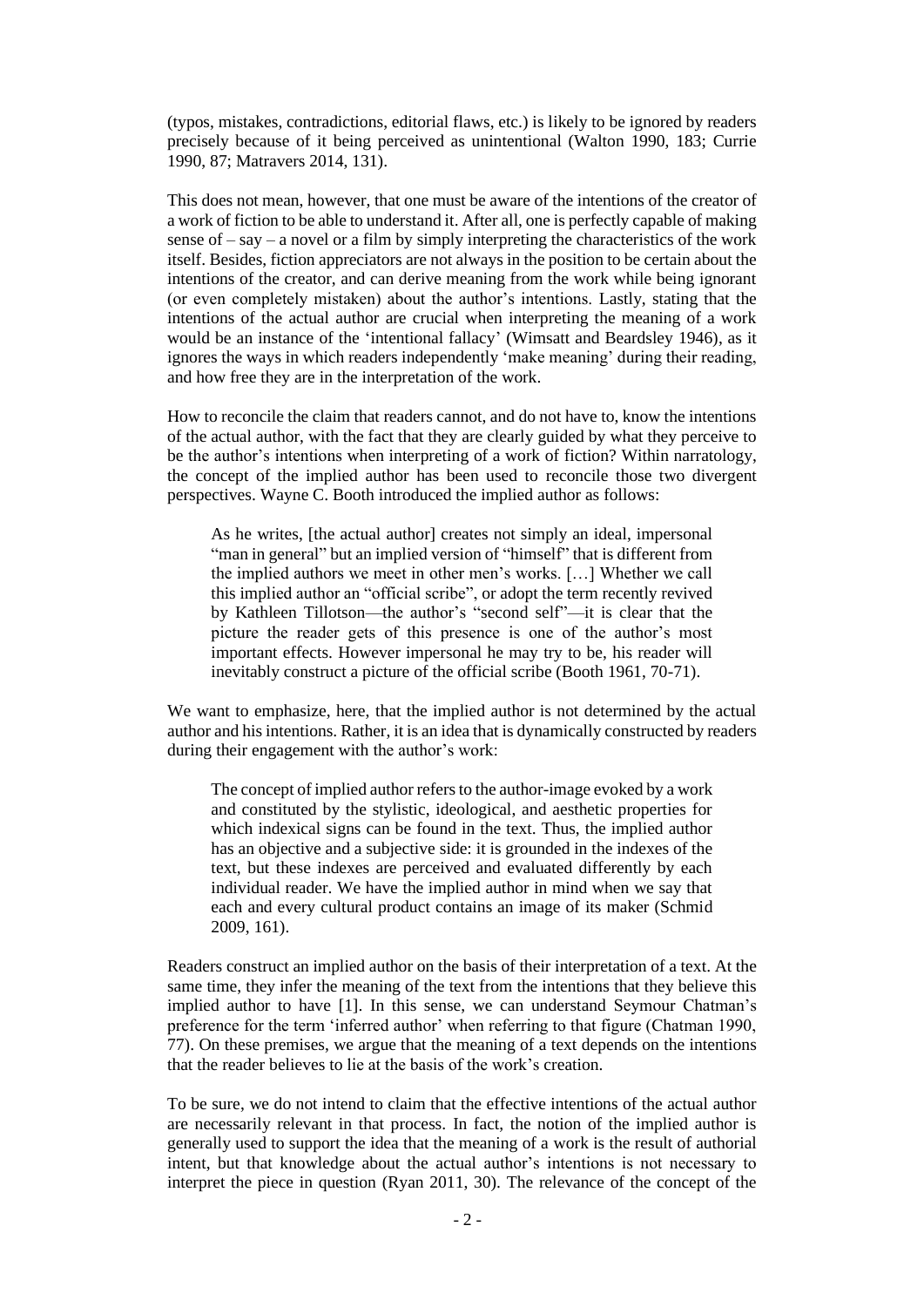implied author as the perceived creator of a work becomes apparent when we consider the way readers' assumptions about this creator influence their interpretation of a certain work (Schmid 2009, 168). As Nelles writes: "the implied author's implicit intentions, not those expressed by the historical author or narrator, are the definitive source of meaning in a work" (Nelles 1993, 22). Although readers do not have to – and often cannot – know the intentions of the actual author, they inevitably interpret and construct the meaning of a work on the basis of the fact that it was intentionally written by someone. They ascribe special meaning to objects, spaces, and events described in novels based on their perception of these elements as deliberate creations.

Note that, although we have been talking about a singular implied author connected to any kind of work, collaborative works of fiction such as movies or digital games are better understood as the product of distributed authorship (see Gualeni et al. 2019). Yet, we follow Currie in arguing that it is unproblematic to posit one implied creator even in such cases [2]. Like Currie, we understand the notion of the implied author as not referring to an actual person, but rather to be the sum of the creative intentions that the reader perceives to lie at the basis of a work.

## **GAMEWORLDS AND THE IMPLIED DESIGNER**

In this section of our paper, we will adapt and extend the notion of the implied author to the experience of digital games. In analogy with how the implied author was discussed above, we define the 'implied designer' as follows:

The implied (game) designer is the conceptualization of a designer that the player constructs on the basis of their dynamic interpretation of the game (understood widely, together with its paraludic elements, including marketing material). To this inferred figure, the player ascribes all those intentions that they think lie at the basis of the creation of the game in question.

Over and above the already-discussed benefits of invoking the implied author to describe and explain appreciators' interpretative efforts, the notion of the implied (game) designer can also be useful in explaining their behaviors. In digital games, the implied designer not only guides the interpretation of the presented gameworlds [3], but also the ways in which players position themselves (and orient their goals) within those worlds. This means that the intentions that the player infers to be the creative force behind a gameworld contribute to determining the way they interactively traverse that world and give meaning to their own existence within it.

Within digital game studies, the implied author and designer intentions have been discussed before. Aarseth's (2011) and Leino's (2012) respective understandings of the implied or ideal game as an idea that is constructed and refined by players of a digital game have a degree of similarity with our understanding of the implied (game) designer. Aarseth describes the implied game objects as follows:

An implied game object does not exist, but is imagined by the player as what the game *is*, or ought to be. A game riddled with software bugs, for example, is perceived as merely the flawed, actual version of an uncompleted, implied game. We conceptualize the *real* game as being without the annoying bugs, and the present version as a premature, unwanted stand-in version for the real (implied) thing. (Aarseth 2011, 66)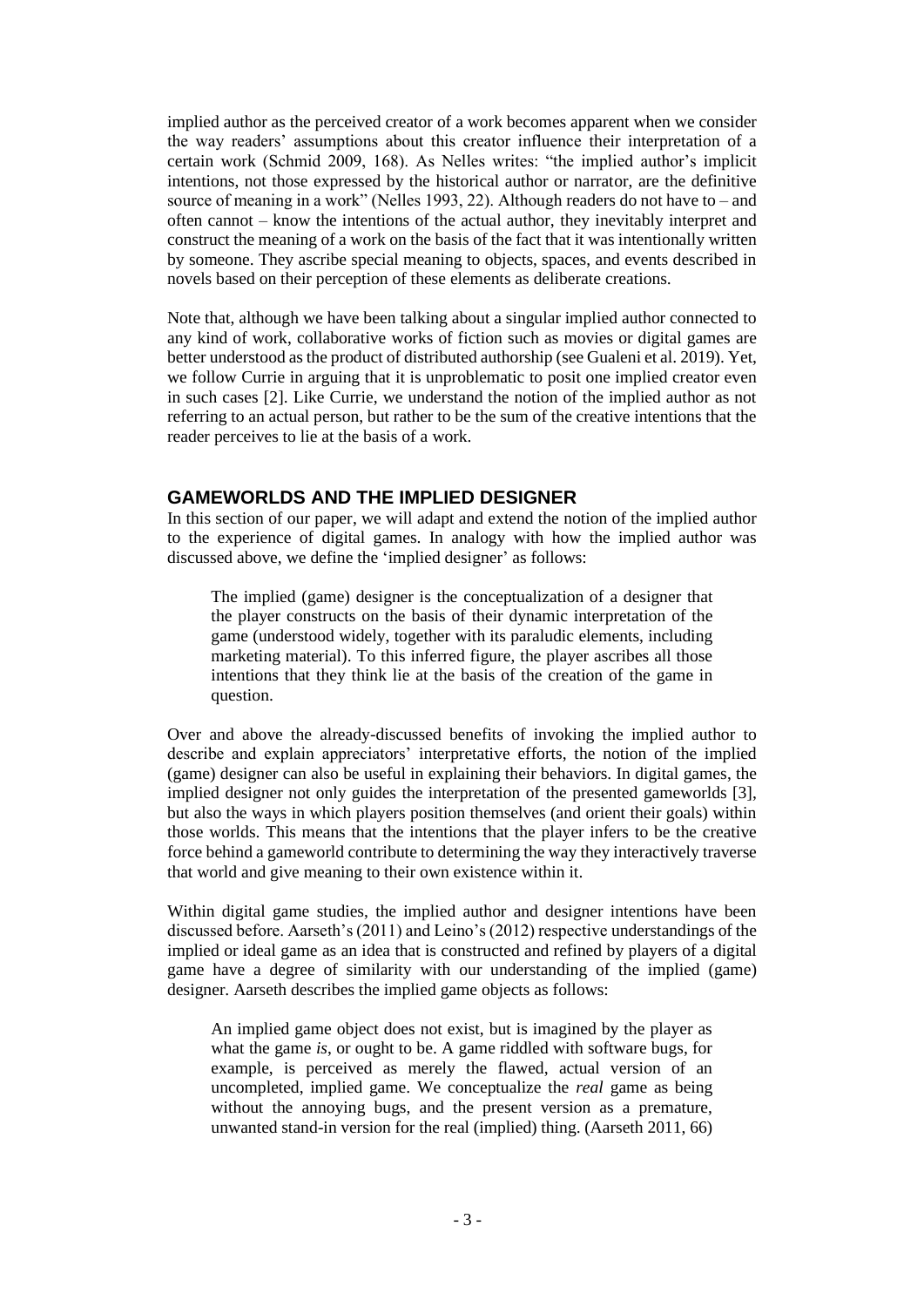At first sight, this notion of the implied game object seems to be closely related to the notion of the implied (game) designer that we propose in this paper, as Aarseth defines the game object as based on an inference of what is was intended to be like. He introduces the notion of the implied game object in his endeavor to form a useful game ontology. With that purpose in mind, Aarseth does not (nor does he want to) account for the way players behave in the gameworld or for the ways in which players actually interpret the game as they play. Instead, he emphasizes the differences between the implied game object and the actual game object, or "the object the player actually encounters" (Aarseth 2011, 66).

Similarly separating the 'ideal game' from the game as actually encountered in play, Leino argues that the ideal game is an irrelevant notion for the field of game studies. "Unless I am doing game design research," he writes, "my object of study is not the 'ideal game': i.e. the assumed designer's assumed intentions fallibly manifested in the playable artifact, but the playable artifact as it exists in the world" (Leino 2012). Unlike both Aarseth and Leino, we argue that the ideal or implied game is not separable from players' actual experiences of games. Their notion of the implied or ideal game (the game that players dynamically piece together based on the intentions they assume the designer of the game to have) is, instead, a prerequisite both for the actual playing of the game and for understanding the game as it is played.

The idea that designers' intentions influence or even determine a player experience with a game is, often implicitly, present in academic works in the field of game studies. Game scholars have discussed the role of designers' intentions in gameplay with regard to, for example, the idea that there is a prescribed or right way of playing games (Deriglazov 2018; Nguyen 2019), or that there is an implied role for the player to take on (Tanenbaum 2013; Aarseth 2014), or that virtual worlds present a blueprint for the player's existence within this world (Leino 2012), or even that playing games brings with it the inherent possibility of going against the designer's intentions (Aarseth 2004, 2014; Leino 2012; Back et al. 2019). Within these works, however, the notion of the implied (game) designer is not specifically analyzed, and never becomes the focus of scholarly inquiry.

This does not mean that the notion of the implied designer is without tradition within game studies. Thon, for example, defines the implied game designer as a particular ideological perspective that "manifests itself in the overall design and presentation of a game world as well as in the rules and goals of the game" (Thon 2009, 296-297). Thon uses the notion of the implied game designer with explicit regard to the (im)morality of game content, referring to it as a "reconstruction of the system of norms and values inherent in computer games" (ibid., 297). In this endeavor, he commits to Booth's understanding of the implied author as a theoretical construct that was originally meant to protect actual authors from moral condemnation. More specifically, the implied author was taken as the source of the ideological perspective of a text, making it possible to criticize that text for being immoral or unreliable without blaming its actual author and vice versa (cf. Bal 1981, 42). Neither the immorality of game content (Thon 2009) nor the unreliability of game narration (cf. Roe & Mitchell 2019) are, however, the focus in this paper. Instead, we will frame the implied (game) designer as an explanatory concept that clarifies the ways in which a player interprets a gameworld and acts within it.

Klevjer (2002) also briefly refers to the concept of the implied designer. Relying on Booth's interpretation of the implied author, he writes:

In a computer game, there is also an implied author speaking, creating the diegetic world through general descriptions, through simulations, and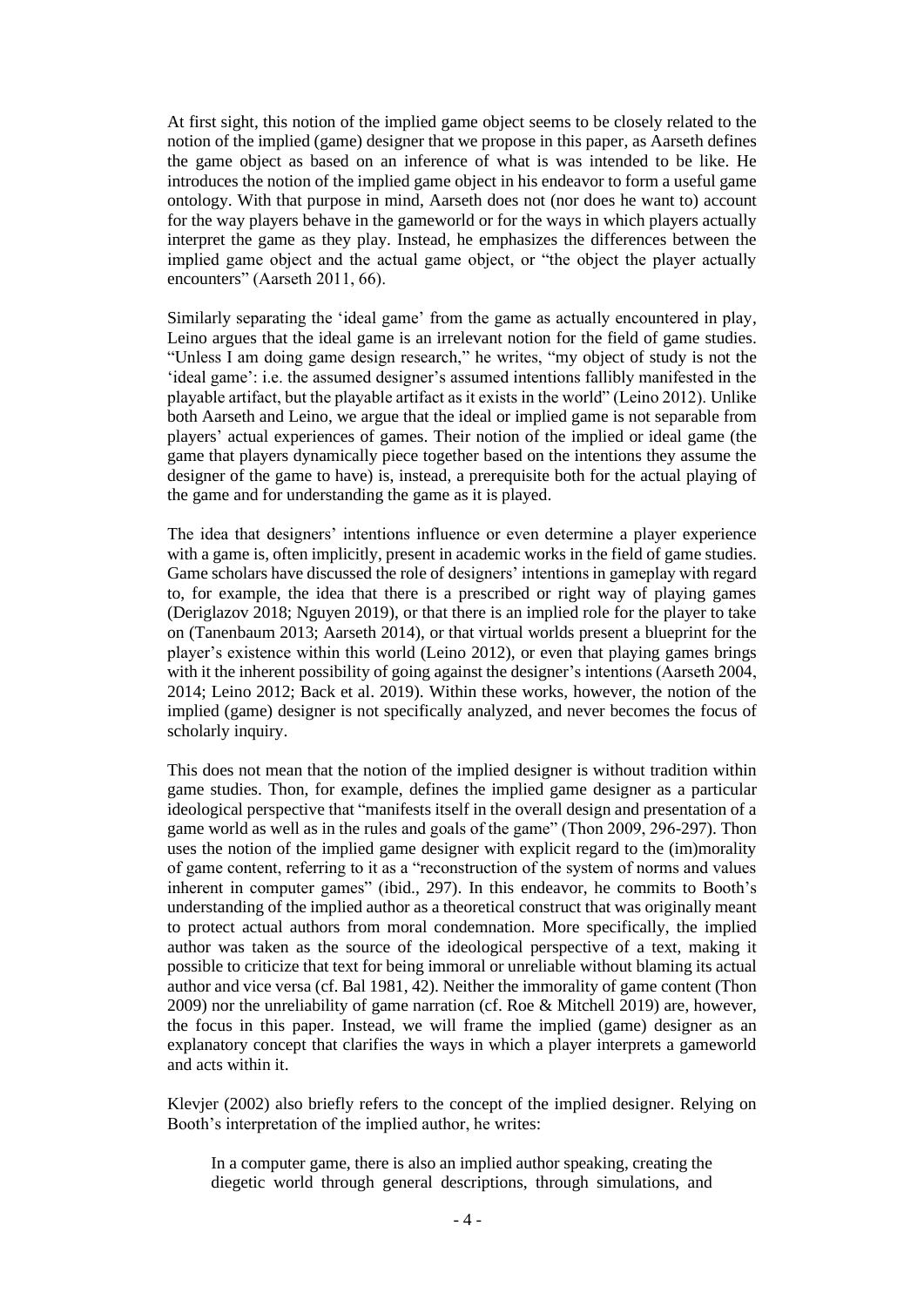through the pre-written events. The 'implied designer' may occasionally reveal signs of individuality, but as a general rule, he takes the form of a familiar, generic voice. (Klevjer 2002, 196)

Klevjer mentions the implied designer with specific regard to game narrative. He notes how the implied designer of a game authors a narrative framework in which players can act, but does not elaborate on the differences between an implied author and an implied designer, or on how players construct the implied designer.

In conclusion, to this date game scholars have referred to the concept of the implied designer implicitly or passingly, either without offering a precise definition of the concept, or without clarifying how it is constructed by each player and how this inferential process influences the experience of digital gameworlds (see also Kücklich 2001; Kirkland 2009; Wolf 2012, 191; Leino 2016; Äyrämö 2017). In the following sections of this paper, we will show how the notion of the implied (game) designer is useful in describing and explaining how the assumed designer's intentions are a central factor in guiding players' interpretations of gameworlds and their active roles within these worlds.

#### **A Hermeneutically Inspired Approach**

In this paper, we take a hermeneutically inspired view of implied authorship, meaning that the implied designer of a digital game is defined as being constructed in a dynamic relationship between the experience of a gameworld and the socio-cultural background, preferences, sensitivities, and game literacy of the player doing the constructing. We thus diverge from Currie's interpretation of the implied author as "an agent with intentions corresponding to the implicatures it is reasonable for readers to attribute to the author given relevant background knowledge" (Currie in Maes 2017, 214). Currie understands the implied author as the ground from which the meaning of a text emerges, a ground that can be derived from the text by every hypothetical reader who possesses the relevant background knowledge (i.e. about the genre of the text, its subject, situatedness in history, etc.) (Currie 1990, 100). Unlike Currie, we believe the implied creator of a work not to be fully determined by this work itself, but to depend on the individual who appreciates and interprets this work.

Therefore, our approach to the implied designer does not only consider the qualities of a game on which the individual construction of an implied designer is based, but also the background knowledge, the sensitivities, the gameplay preferences, and the sociocultural context of the player doing the constructing. As such, our approach to the implied (game) designer is inspired by a larger, real-time hermeneutic approach to digital games (see Aarseth 2001; Arjoranta 2011, 2015). As Arjoranta writes:

Games do not present or convey certain meanings or values simply because they are games, although the structures of the media affect the ways those meanings or values can be transmitted. Games embody the values and choices of the people that made them, the culture that surrounds them and the prejudgments of the people playing them. (Arjoranta 2015, 84)

Although the designers of course influence what a game can mean, they are not the sole authority on this matter (Arjoranta 2015, 85). Taking the player-constructed implied (game) designer as being responsible for a game's meaning is compatible with the hermeneutical idea that the meaning of artworks flows forth out of the interplay between the artwork, its interpreter, and their context (Gadamer 2004, 115, 157). After all, the implied designer is constructed by a player based on their dynamic interpretation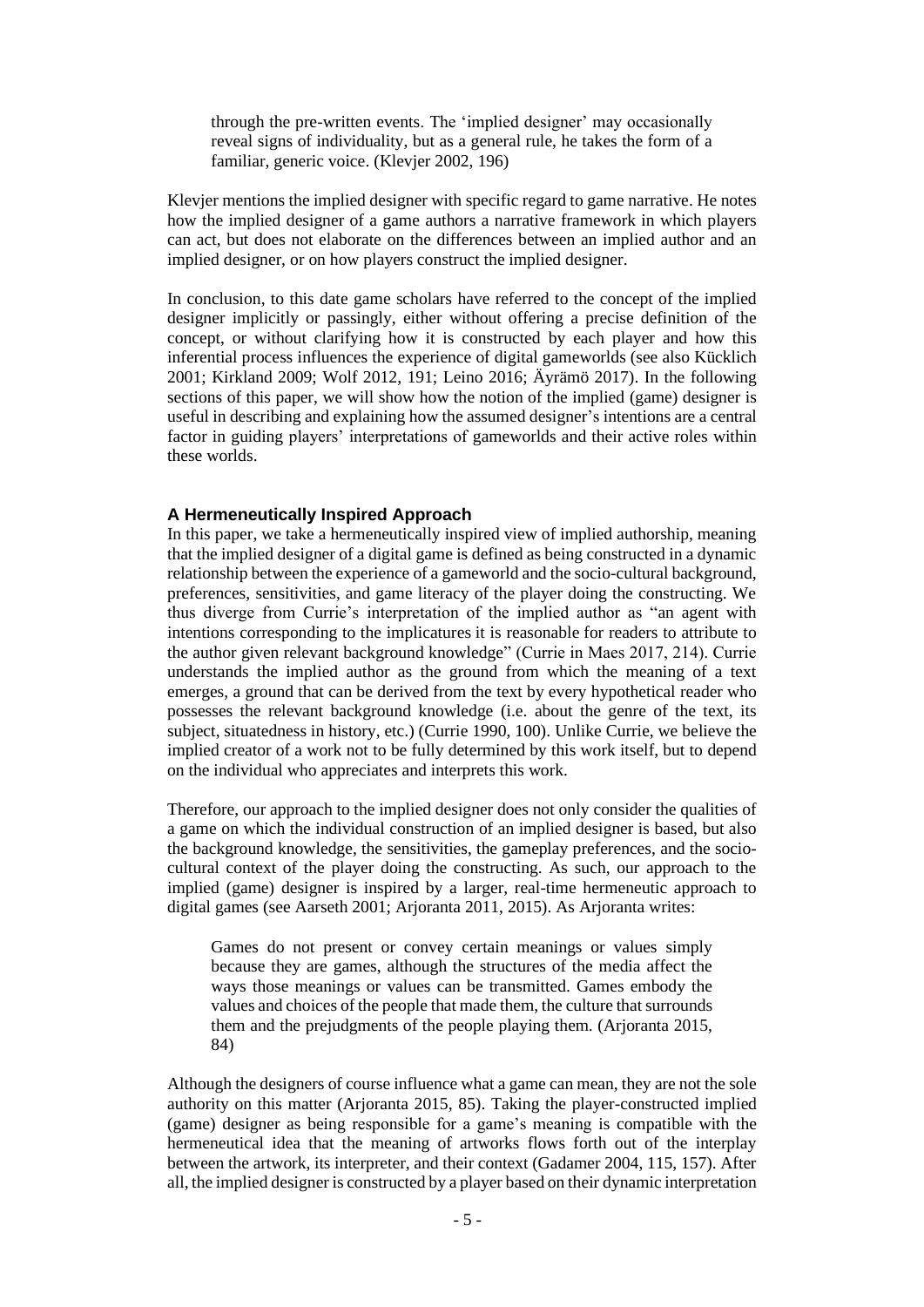of the gameworld, an interpretation that is rooted in the player's own social context, cultural background, game literacy, and individual sensitivities and preferences.

It is important to note that, contrary to a fully hermeneutical approach, we do not want to make any normative claims about there being 'correct' (or intersubjectively agreed on) ways to interpret games. Very often, reflections on how games imply the intentions of their creators have generated arguments about the 'right ways' to interpret and play games. C. Thi Nguyen, for example, writes that games have 'prescriptive ontologies': they are works that are "partially constituted by prescriptions about how they are to be encountered" (Nguyen 2019). He argues that a game is fixed by its creator, who presents their work to the public in a way that makes it clear under which conditions the work in question can be encountered, for example by offering them a game manual (2019). According to Nguyen, people can still play in whatever way they want, but whenever they do not follow the creator's prescriptions, they are simply not playing the 'actual game'. Frameworks like these can be useful in determining what could be considered the 'official' version – or the canonical interpretation – of a game. They are, however, ineffective in relation to investigating the actual player's experience of a certain gameworld and their behavior within it. Similar to how readers can produce a variety of interpretations of the same text, players can infer diverging intentions of the designer while playing a game.

Therefore, our goals in this paper are descriptive rather than normative, and our description and analysis of the implied game designer is based on the experiences and interpretations of individual players. An important advantage of this hermeneutically inspired – but merely descriptive – approach to the implied designer is that it can account for cases of divergent player behavior. It does so by showing how the inferred intentions of the implied game designer can, and often do, vary among players with different backgrounds, and even differ from the intentions game designers wanted players to infer. A digital game might make it hard for the player to infer what the designer intended when adding certain objects or areas to the gameworld. This can be a consequence of the game failing to make its intended uses clear to players who are missing the relevant knowledge or the needed game literacy. It might also be the result of a gameworld being deliberately vague or even misleading concerning the objectives for which it was created, thus creating a sense of mystery or even elicit a sense of the sublime (see Vella 2015). Due to such difficulties in inferring the intention behind certain objects or events within gameworlds, there are several digital games that are hardly ever understood or fully explored by single players, thus resulting in a great variety of ways in which the game is interpreted and played.

Aside from its explanatory power when it comes to player behavior, and maybe exactly because of this power, our focus on players' individual interpretation and construction of the implied (game) designer can also be useful within game design. Reflecting on how players derive meaning from their game and its paraludic material, game designers can take the idea of the implied designer into account when designing towards a certain player experience. This knowledge is especially useful in the design of the so-called 'tutorial' sections and in the initial phases of a player's engagement with a game, where it is particularly important that the implied (game) designer is reliable and easily inferred, so as to give new players unambiguous information and a clear direction (see Gualeni & Vella 2020, 58-59). Additionally, being able to understand and anticipate how players infer implied designers' intentions, designers can creatively use this knowledge to make their games surprising, annoying, and even potentially more engaging. The projection of false intentions within the game (for example leading to red herrings), the comically overt expression of designer intentions (which metafictionally reveal the game's artefactual status), and the vague hinting at mysterious meanings (inviting the player to further explore the gameworld) are only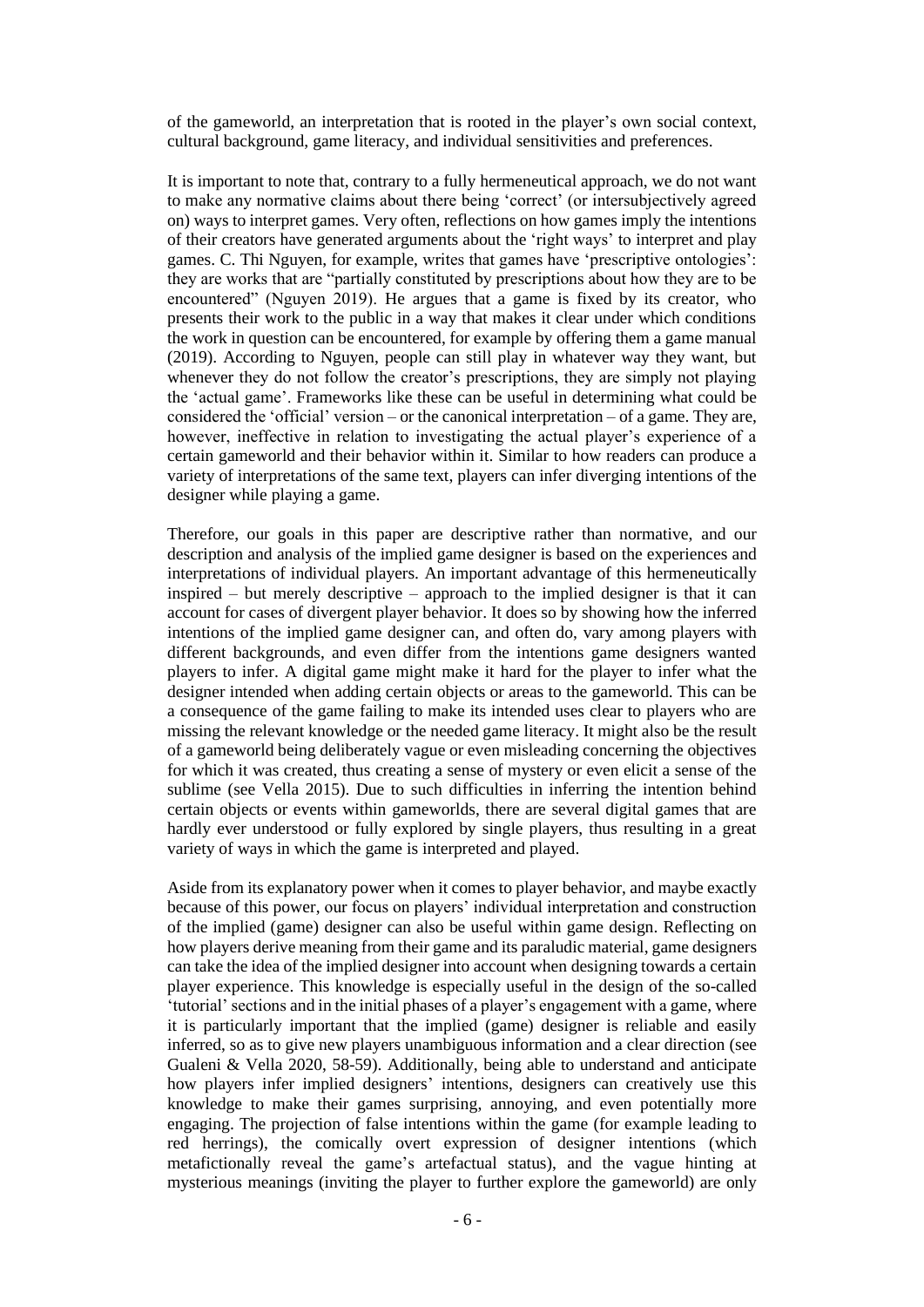some examples of how designers can subvert and toy with the player's construction of implied designer.

#### **Constructing the Implied Designer**

Having clarified the hermeneutical influence to our approach, we can now discuss in detail what role player interpretations have in the construction of the implied (game) designer. We invite the reader to recall, for this purpose, that the idea of the implied author within narratology is dependent both on the qualities of the authored artefact and on the personal interpretation of the reader:

On the one hand, it has an objective component: the implied author is seen as a hypostasis of the work's structure. On the other hand, it has a subjective component relating to reception: the implied author is seen as a product of the reader's meaning-making activity. […] At any rate, it must be remembered that, like the readings of different recipients, the various interpretations of a single reader are each associated with a different implied author. Each single reading reconstructs its author. (Schmid 2009, 162)

In analogy with Schmid, we argue that in each play session, a specific implied (game) designer is constructed by the player. This inference is based on their interpretive experience of the gameworld in its various elements and qualities. These elements and qualities are taken as primary indications of the intentions that the player attributes to the game designer. Some of these intentions can be explicitly presented in the game: think of non-player characters explaining to the player how to use the controller, or pop-up text boxes informing the player about what to do and where to go. Others can be more subtly embedded into the gameworld: a path of blood spatters on a floor can give hints to the player as what might have happened in a room and a clue as to where to go next. Similarly, enemies that are too hard might suggest to players that they should level up in other areas first, and the way the game rewards players (in the form of currency or experience points) is an unequivocal indication that whatever they did was desirable and might be worthy of repetition. All these ludic elements can be interpreted as clues of how to understand the gameworld and behave within it precisely because players perceive them as purposefully designed: the intentions of the designer are implied in these aspects of gameplay, and guide players through the designed environment.

The way elements and qualities of gameworlds are pieced together to infer the intentions of the designer is, however, dependent on how each individual player encounters and interprets them. The player's own socio-cultural context, preferences, sensitivities, and background knowledge (especially about game conventions), play a crucial role in this interpretation process. As many of these factors are highly subjective and vary greatly from player to player, we will focus on how player's ludic knowledge influences the way they construct the implied (game) designer. In this pursuit, we will make use of Peter Howell's distinction between 'transludic' and 'interludic' knowledge (see Howell 2016).

According to Howell, a player's transludic knowledge is knowledge relating "to multiple other games that an individual may have played in the past" (Howell 2016, 1). A player's transludic knowledge is a component of their overall game literacy and, consequently, is part of what influences how they will infer an implied (game) designer. The importance of game literacy in the construction of the implied designer is especially conspicuous in situations in which players are not familiar enough with game conventions to usefully infer designer intentions from their play experience. This is, for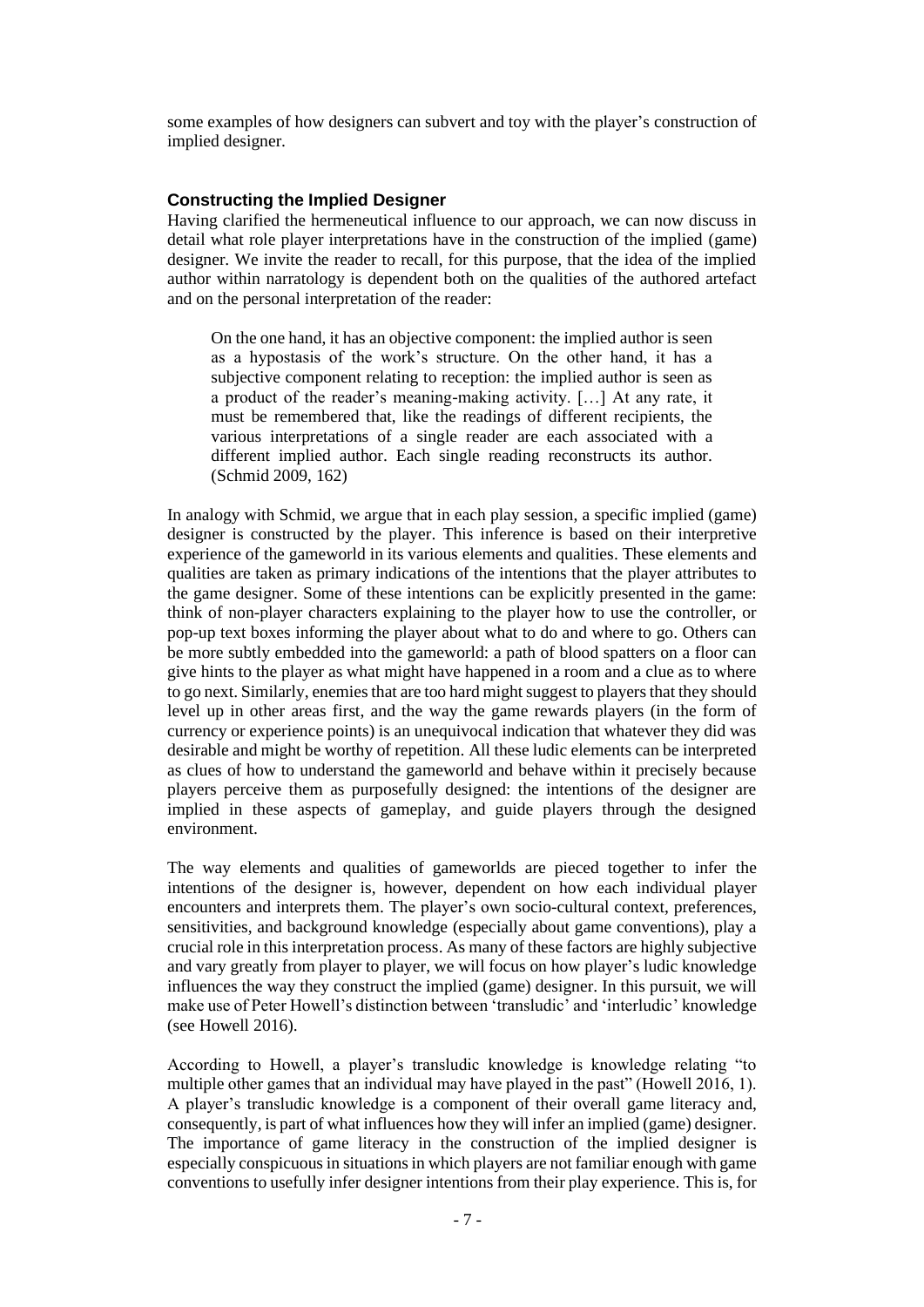example, the case in some of the videos on the *REACT* Youtube channel, which shows elderly citizens playing games such as the intro to *The Last of Us* (Naughty Dog 2013)*.* When the cutscenes stop and the camera switches to a third-person view from behind the back of the playable character, these players do not realize that they should start moving. One of the elderly men even criticizes the fact that the character is not doing anything, despite just having been asked to look for her dad (REACT 2015b, 3:05). Due to their lack of the necessary game literacy, the elderly people in the video simply could not infer that both the camera change and the explicit request to look for the character's dad are actually indications of what the (implied) designer wants the player to do. Instead, they have to be explicitly told to start using the controller by the filmshooting crew (REACT 2015b, 3:11). Something similar happens when these same people are made to play *Grand Theft Auto V* (Rockstar North 2013). Many of them start driving a car in-game, very carefully trying not to bump into anyone and stopping in front of every red light. When asked why she brakes so brusquely, one of the women exclaims that there was a stop sign (REACT 2015a, 2:51). She saw a stop sign in the game and inferred from this that she was supposed to stop. Due to their very limited literacy in digital games and relative conventions, these elderly players construct an implied (game) designer that significantly diverges from the implied (game) designer that a more game-literate player would piece together.

Another element that might be important when constructing the implied (game) designer and, by extension, inferring the meaning of gameworlds, is the player's interludic knowledge. Howell describes interludic knowledge as a specific type of transludic knowledge, which is "contextualised within a specific game series or franchise, or applicable to a small subset of games rather than many different games" (Howell 2016, 2). Interludic knowledge can be knowledge about other gameworlds created by the same designer, or knowledge relating to a specific genre of digital games (such as walking simulators, sandbox games, first person shooters, etc.). In the earliest discussion of the implied author, Booth already considered the fact that the implied authors of different works by the same author would be similar. Elaborating on Booth's position, Schmid writes:

The implied authors of various works by a single concrete author display certain common features and thereby constitute what we might call an œuvre author, a stereotype that Booth (1979, 270) refers to as a 'career author.' There are also more general author stereotypes that re-late not to an œuvre but to literary schools, stylistic currents, periods, and genres. (Schmid 2009, 167)

Applying this idea to digital games, we can say that the way players give meaning to a game might be influenced by their constructing an implied 'oeuvre designer'. Players who are already familiar with the *Dark Souls* (2011) games and their conventions might recognize many game elements in the game *Sekiro* (2019)*,* since these games were created by the same company, FromSoftware. As such, they might make assumptions about the digital gameworld of *Sekiro* that are based on what they know about the *Dark Souls* series (2011-2016). Moreover, as Schmid already suggests, players can also base their inferences on their knowledge of genre conventions that are specific to digital games. Games that are advertised as horror games, for example, will be approached on the premise that the implied designer of the game has the goal to scare players. A game which famously toys with the way players infer meaning based on genre conventions is *Gone Home* (Gaynor 2013). This game seems to position itself within the horror genre, as it is set in a deserted family house during a nightly storm on the door of which a note is placed which begs the player-character not to go digging around to find out what happened. *Gone Home* does not ultimately present its players with a horror story, but rather with a coming-of-age queer love story, thus subverting player expectations.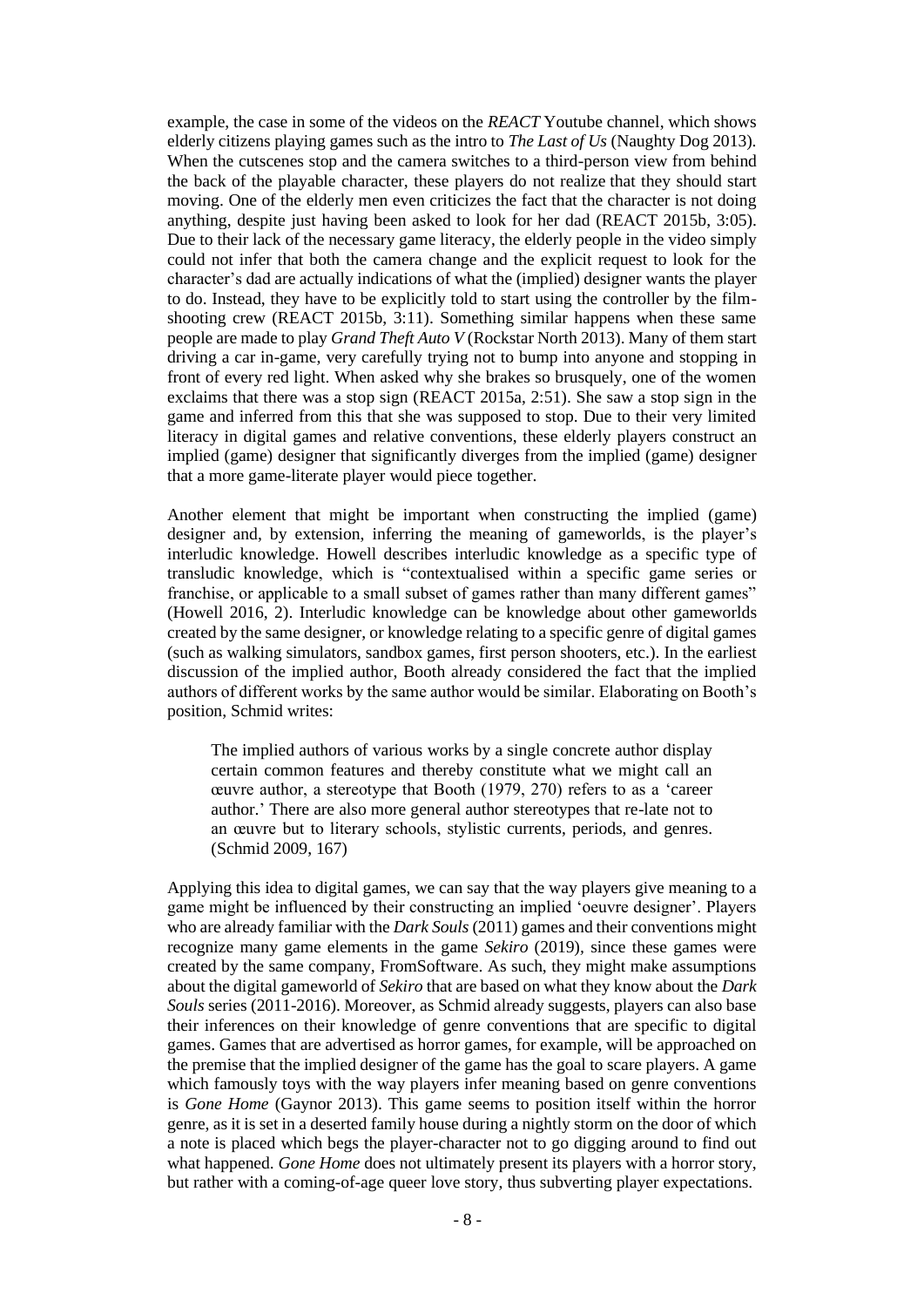A type of knowledge about digital games that Howell does not mention or consider in his paper is metaludic knowledge. This is knowledge about a game that can be gleaned outside of its gameworld: information derived from paraludic material such as game trailers, the game's box-art and manual, walkthroughs, and even from sources that are not directly related to one's experience of the game, such as FAQ websites, let's play videos, reviews, interviews with the actual designers, and so on. Although not necessary for the inference of the implied designer, metaludic knowledge can have a profound influence on it. Players who had already read other people's reactions to *Gone Home*, for example, constructed the implied (game) designer as not intending to scare them, but merely intending to make them think they would be scared by the game, thus influencing the way they approached and interpreted the game.

In conclusion, the implied (game) designer is a construct that emerges from the interpretative and interactive interplay between the characteristics of a game and the contextual qualities of the players of that game, which notably include their level of skill, their game literacy, their ethnicity and cultural background, and their familiarity with that specific genre and franchise. On the one hand, then, it is reasonable to believe that well-informed players will infer very similar implied designers from the same game. On the other, it is safe to assume that the implied designer constructed by different players of the same game will differ (albeit slightly), and so will the implied designer that is constructed by the same player over the course of subsequent playthroughs.

#### **The Implied Designer and the Experience of Digital Gameworlds**

Up until this point, we have discussed how players construct an implied designer. In this part, we will discuss how this construction influences our experiences of (and within) the worlds of digital games. After all, the player's awareness of the artefactual nature of digital games determines their interpretation of gameworlds and their behaviors within them. The construction of the implied designer is a precondition to the very appreciation of digital gameworlds: the way in which players play a game is based on their recognition that the gameworld is designed with specific goals, affordances, and prescriptions for certain kinds of imaginings. Players' interpretation of the events that take place in a gameworld and of their own position within it necessarily depend on their construction of the implied (game) designer's intentions.

To begin with, whenever players enter a gameworld, their virtual existence is already meaningful insofar as they perceive it as being offered to them for a reason. The gameworld presents a framework that is formed by the affordances disclosed to players, by the goals that they can accomplish, by existential threats within the gameworld, and by whatever else players can perceive as intentionally crafted by the implied designer. In line with this perspective, the gameworld itself and every object or event within it is recognized as having a special meaning because the player understands these objects and characteristics to be placed there intentionally by the implied designer. In this aspect, digital games are similar to any other work of fiction. Just like when reading a novel, it is always reasonable to ask of any object or event within the world presented in a work why the designer intended them to be there, and to give meaning to the object or event based on these reasons. However, the difference between novels and digital games in this regard is that players' awareness of the artefactual nature of objects and happenings in digital games not only determines the way these objects and happenings are interpreted by players, but also how the player will behave towards them and integrate them within their own Being-in-the-gameworld (see Gualeni & Vella 2020).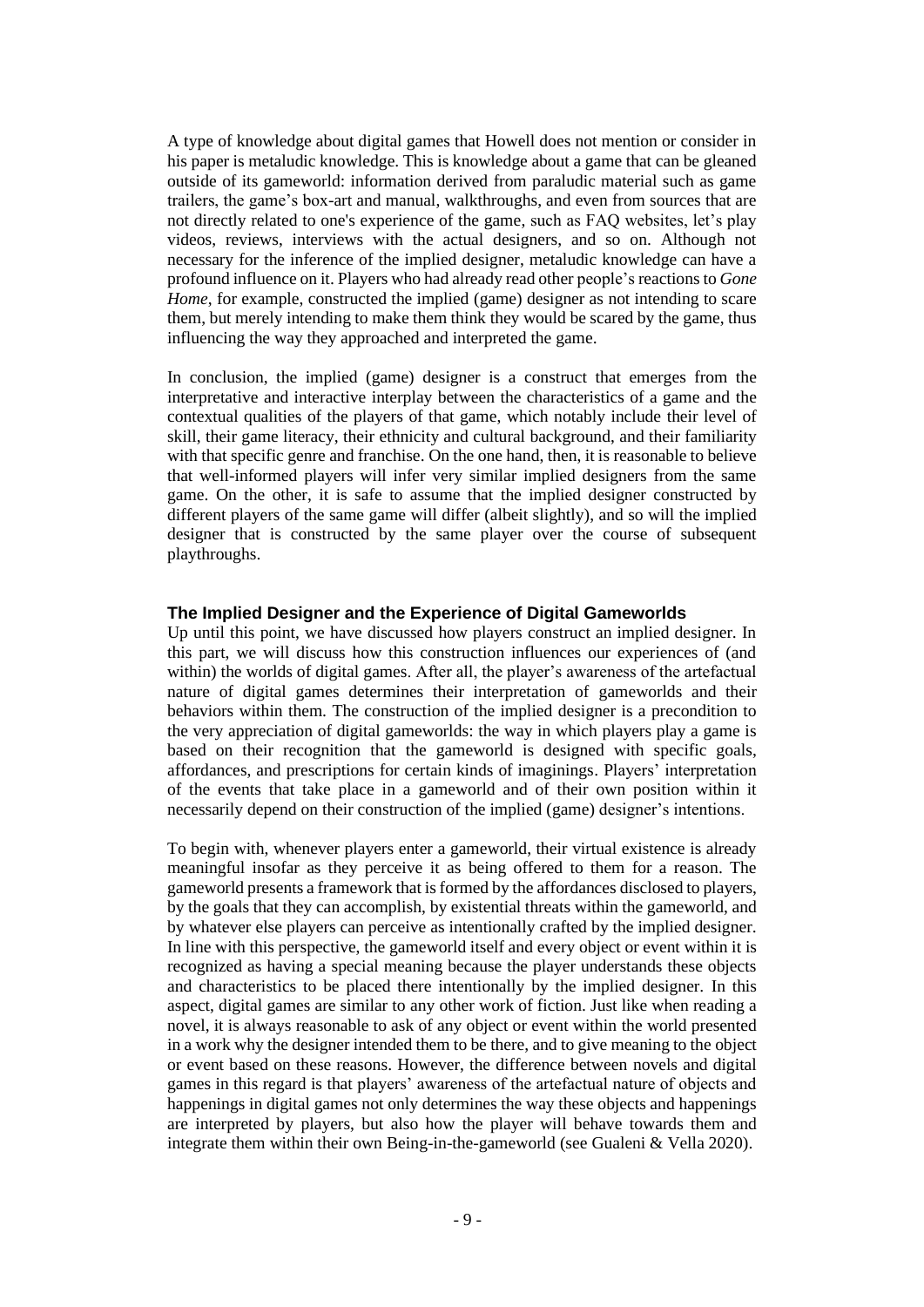Players' consciousness of the fact that gameworlds are intentionally designed also tends to mean that their behavior is easily guided by seemingly banal characteristics of gameworlds. Things that would be absurd to take as being especially meaningful or as a justified object of further attention in one's actual life, are often taken as important guidelines within digital gameworlds. The specific growth of plants, the way sunlight is reflected on certain parts of the environment, or the direction of the wind, can all become meaningful clues to players who need to make decisions on what to do, and who perceive these elements as deliberate constructs placed within the gameworld by the designer. Examples of these kinds of ludic inferences abound. In *The Legend of Zelda: The Wind Waker* (Nintendo EAD 2002), for example, the player must make their way through a maze consisting of countless rooms, each of which features four doors leading to other rooms and is inhabited by a single, sword-wielding enemy (i.e. Phantom Ganon). To make it through this maze, the player must defeat Phantom Ganon each time they enter a new room and subsequently enter the door to which the hilt of Phantom Ganon's sword points after the player defeats him (see Figure 1). Although this course of action would be arbitrary and quite nonsensical in actual life, in the game it makes sense to choose a door based on the direction of the fallen sword. This choice is supported by how the game situation is set up: not only are the rooms of the maze completely empty and the doors perfectly similar, thus making the sword one of the few elements the player can base their decision on, but upon defeating Phantom Ganon, the sword also visibly plummets to the ground, balances on its tip, and emphatically falls in a specific direction. The player who perceives this movement of the sword is not likely, as discussed before, to perceive it as a mere event, but will rather interpret it as a definite consequence of the implied designer's intentions [4]. As such, it not only makes sense to ascribe more meaning to the position of the sword than would be reasonable in a non-designed situation, but many players will also do this quite instinctively.



**Figure 1:** The hilt of the sword of a defeated Phantom Ganon indicates the door the player is supposed to go through (the screenshot was taken from the 2013 high-definition remaster of the game)

Another interesting example of such inference processes carried out by game-literate players consists in expecting a challenging section or a particularly dangerous encounter in the gameworld (i.e. a bossfight) upon approaching a wide arena-like area, or an abnormally large stash of health or weapon items within the gameworld. The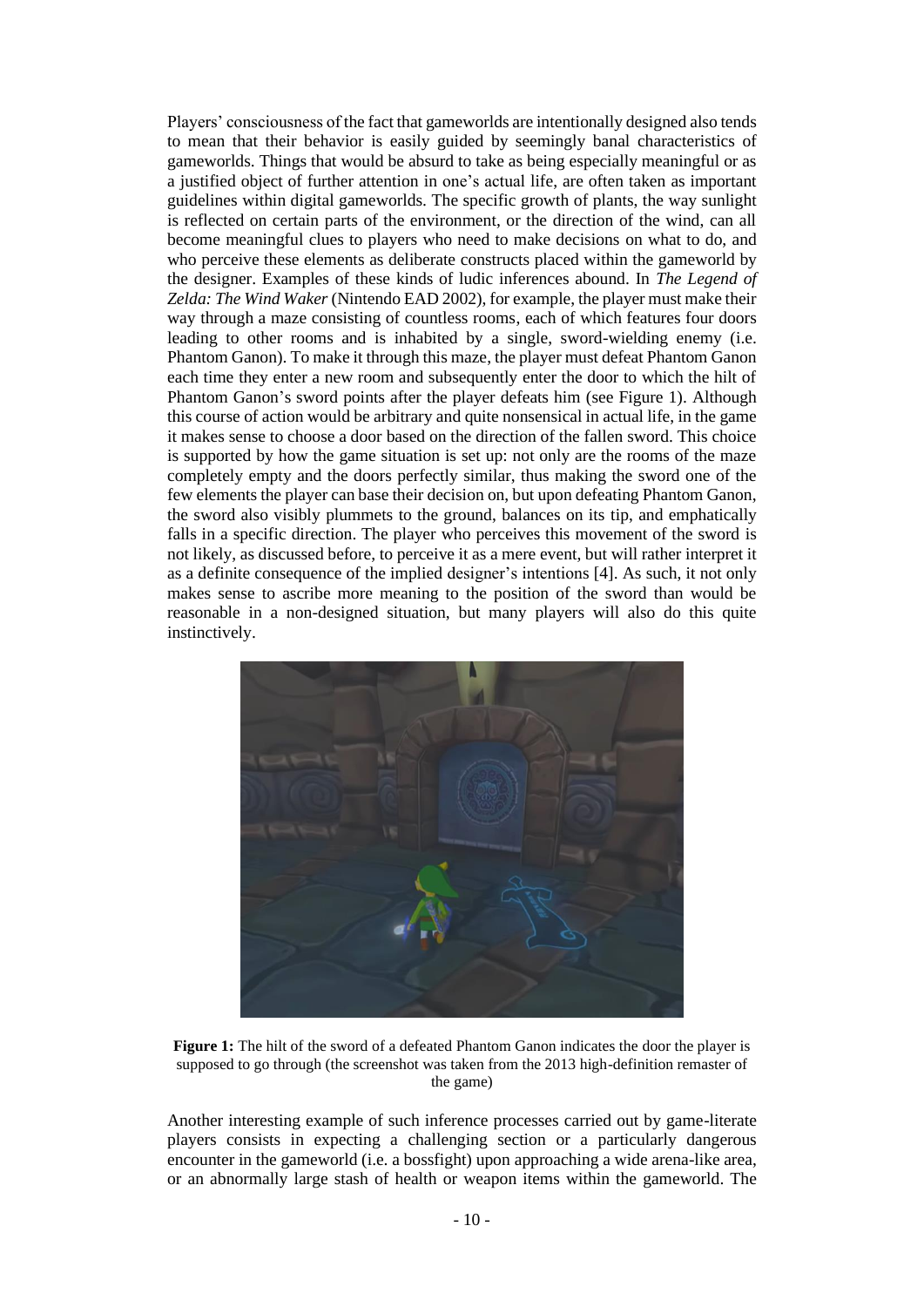same intuition can be stimulated by the digital game suddenly performing an 'autosave' (i.e. creating an automatic checkpoint from where the players can restart their game upon a 'game over').

Note that players are equally guided by the intentions that they attribute to the implied designer when playing digital games that do not overtly offer quests or tasks to fulfill, or that do not have an explicit game narrative. Sandbox games, for example, are typically developed with the intention to grant players a wider range of action possibilities than narratively-bound games do, and to make players choose their own goals instead of prescribing them to embark on specific quests. Yet, that does not mean that players' experiences of these games are independent from the influence of an implied (game) designer. Quite to the contrary, players approach sandbox games in explorative, experimental, and creative ways precisely because they know that this is what the implied designer intended for them to do. In general, players ascribe a certain value and meaning to the objects and characters they discover in a game based on what they think the intention of the designer was when designing these objects in the game, regardless of the game being narrative, quest-driven, open-world, single-player, or multiplayer. The presence of an HP bar in any of those games, for example, indicates that the implied designer intended player-characters to be vulnerable to environmental hazards, or the attacks of enemies or other players. The lack of an HP bar in a game like *Journey* (Thatgamecompany 2012), on the other hand, indicates to players that the game is likely designed for cooperative rather than competitive play. A vast body of water or a steep mountain range will likely signal to players that this is where the designer wanted to mark the boundary of an otherwise open gameworld, and that there is probably nothing interesting to explore beyond these limits. Moreover, the discovery of certain items or tools, such as the pickaxe in *Minecraft* (Mojang 2011), already frames or hints at possible actions for the player to undertake, such as mining.

Lastly, the way players deal with hostile creatures, environmental obstacles, and puzzles and problems that they encounter within gameworlds are also influenced by their knowledge of these difficulties being intentionally created for them to be encountered and overcome. This means that player behavior is often based on the conviction that given challenges can be surpassed and that the game can be won, no matter how hopeless a situation might seem. Perceiving every problem as an artificial problem, the fact that there is a problem likely implies that there is also a solution. If a player encounters a locked door in a gameworld, for example, they will likely assume that there is a key to be found somewhere in that same world. This connects to players' often-astounding tenacity when it comes to solving puzzles and in-game mysteries.

Players' awareness of the artificiality of a gameworld thus proves to be an influential factor when it comes to the way players relate to and behave in those worlds. It is because of the construction of an implied designer that players can find the experience of gameworlds meaningful. As designer intentions are implicitly present in the ways the gameworld appears and responds to the player, every element can be perceived as deliberately designed to be there, and thus as carrying special meaning and encouraging certain kinds of behavior. In the end, we can conclude that due to their awareness of the artefactual nature of gameworlds, players have a bias towards meaningfulness. The most banal elements and qualities of those worlds (as well as the player's presence within it) tend to be understood as relevant, purposeful, and important.

## **CONCLUSIONS**

This paper introduced the concept of the implied (game) designer and its influence on how players experience and make sense of gameworlds. For this purpose, we further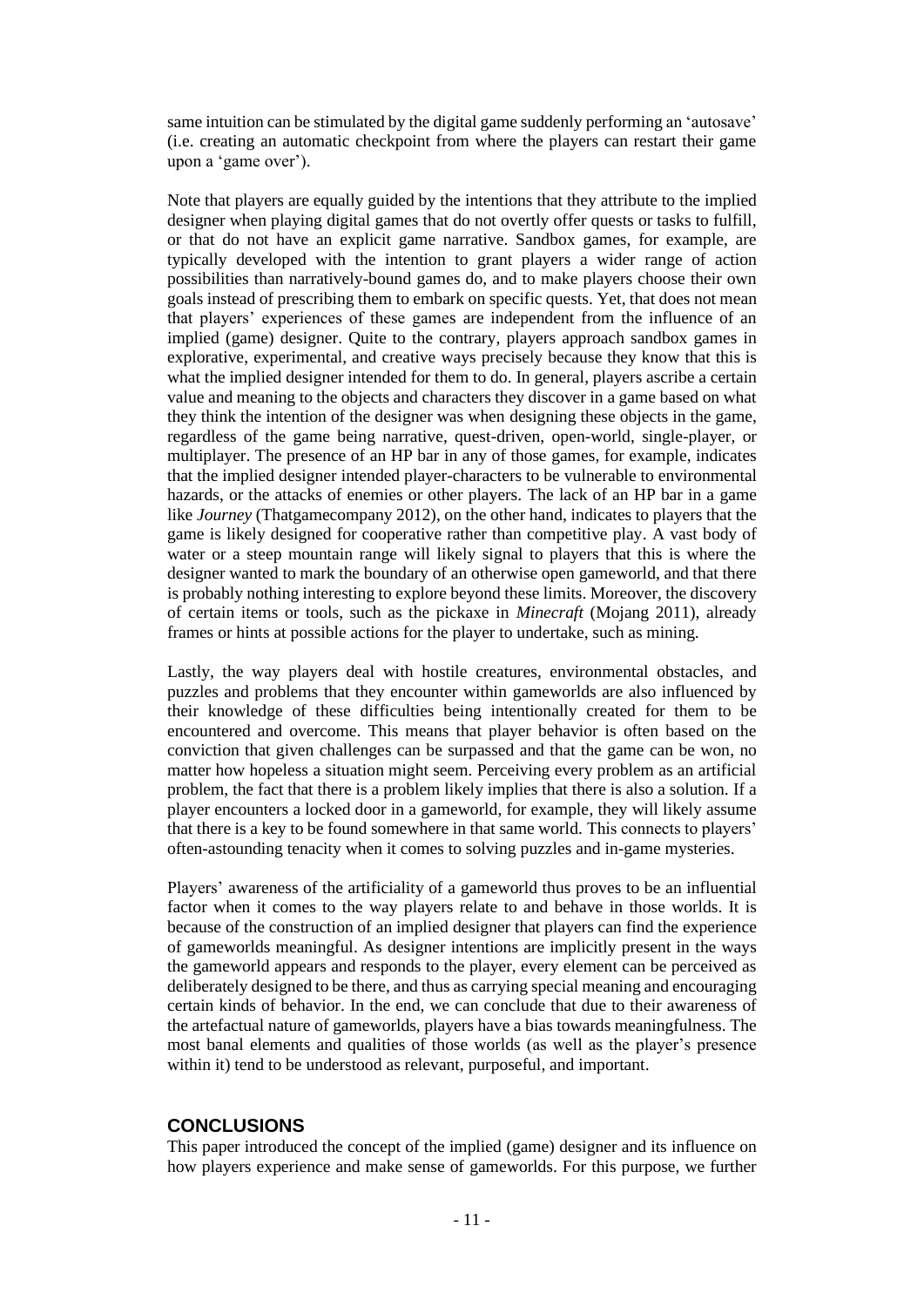developed and extended the notion of the implied author as it was articulated in narratology, and explored some of its theoretical advantages. The implied author is widely considered to be a useful notion to describe the way the artefactual nature of novels influences reader interpretation (without it being necessary for the reader to know anything about the intentions of the actual author). We, then, applied the notion of the implied author to the conceptualization and development of gameworlds, and labelled it the 'implied designer'. We defined the implied (game) designer in a way that is inspired by the tradition of hermeneutics, that is to say as the conceptualization of the designer that players construct largely based on their interactive experience and interpretation of the game (understood widely, together with its paraludic elements, including marketing material).

We argued that the concept of the implied (game) designer not only clarifies how gameworlds are interpreted, but also how players interactively and imaginatively engage with them. It is evident to us that the notion of the implied (game) designer can also be useful for game studies in a number of other ways that can be explored in more detail. Firstly, the concept can be used to reconcile the idea that fiction is that which is prescribed to be imagined with the fact that players are, to a degree, free to interpret and interact with the fictional worlds of videogames. The implied designer also helps us describe events that are perceived as anomalous within a gameworld, such as those caused by glitches, and clarify the way players deal with them based on the perceived (un)intentionality of these events.

Moreover, we already briefly noted how game designers could benefit from reflecting on the way their games allow for potential inferences of an implied designer. There are cases in which the implied (game) designer has to be easily and reliably inferred by players for the game to be playable or enjoyable. In other cases, game designers might decide to toy with the player's construction of the implied designer, potentially rendering their game more engaging and surprising by making it project false, vague, or confusing intentions. An example of this design strategy could be the purposeful use of red herrings (elements in a gameworld meant to mislead the players or to distract them from more significant tasks or activities).

Lastly, we believe that the notion of the implied (game) designer provides a fruitful theoretical basis for a new, explanatory useful definition of 'ludic unreliability' and 'transgressive design'. In a future follow-up to this work, we plan to define games as ludically unreliable when they imply designer intentions that diverge from the way they actually function. Moreover, we will describe design decisions as transgressive when they are intentionally unreliable in this way. Transgressively designed games deliberately deceive and misguide the player in their construction of the implied designer, and this deception itself is an expressive component of the design, that has the goal of adding emotional (and potentially critical) value to the player's experience of the game artefact.

In sum, what we are offering in this initial exploration of the notion is a perspective on the implied (game) designer as a defining trait of our experiences of gameworlds, as our awareness of the artificiality of these worlds precedes and determines how we approach and interpret them.

# **ENDNOTES**

[1] The process of inferring the (intentions of the) implied author from a text is thus circular: the implied author is both a result of and a ground for the interpretation of a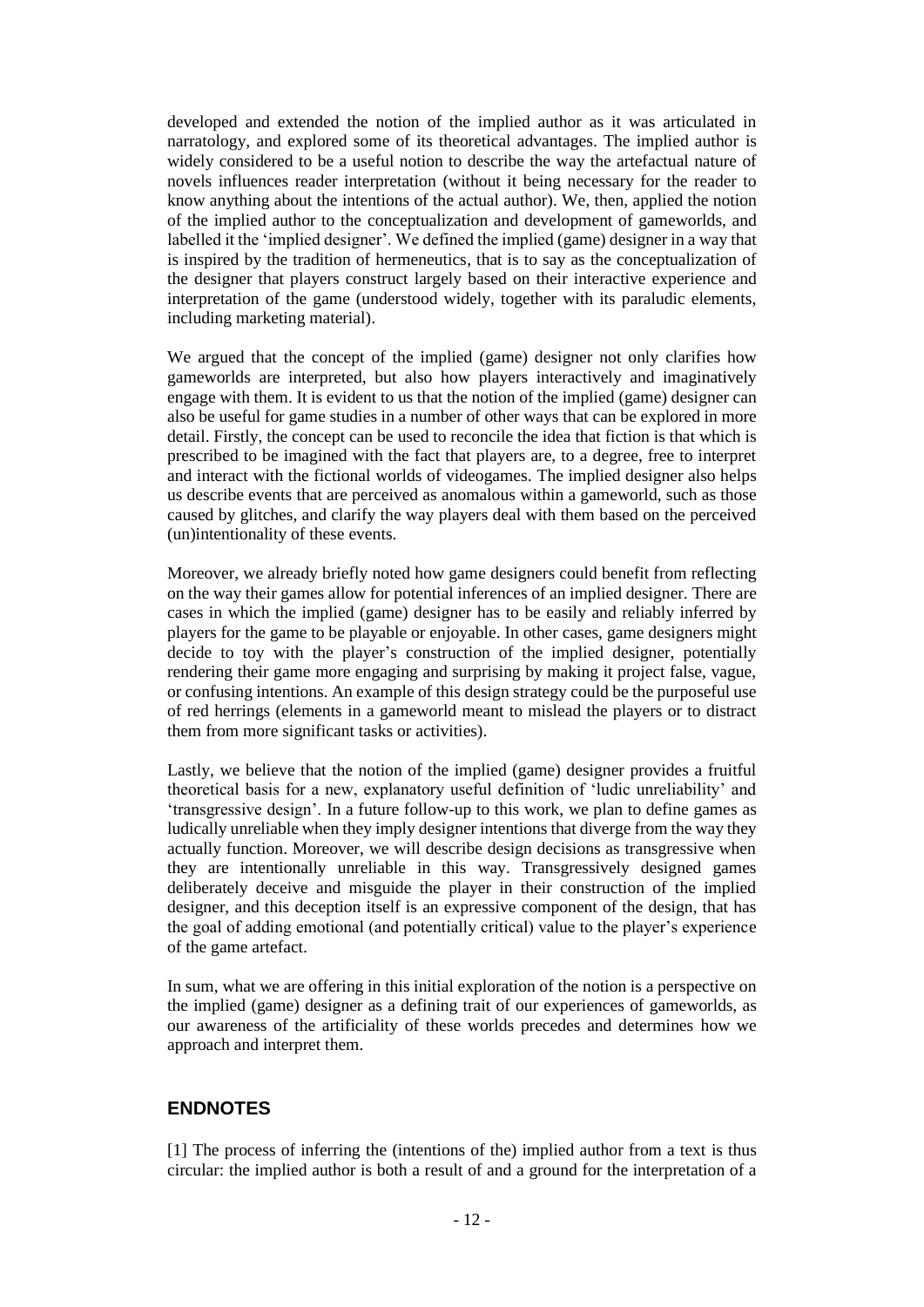text. Schleiermacher noted that this circularity defines interpretation in general. He explains that parts of something can only be understood in terms of the whole of which they are a part, and the whole can only be understood in terms of the parts that make it up (1998, 24). This idea is now known as the 'hermeneutic circle' (cfr. Dilthey 1996; Gadamer 2004). With regard to the interpretation process of texts, it is particularly interesting to observe that Umberto Eco connects the circular process of hermeneutic with the notion of the implied author. He argued that "[s]ince the intention of the text is basically to produce a model reader able to make conjectures about it, the initiative of the model reader consists in figuring out a model author that is not the empirical one and that, in the end, coincides with the intention of the text. Thus, more than a parameter to use in order to validate the interpretation, the text is an object that the interpretation builds up in the course of the circular effort of validating itself on the basis of what it makes up as its result. I am not ashamed to admit that I am so defining the old and still valid 'hermeneutic circle'" (Eco 1992, 64).

[2] In his 1990 book *The Nature of Fiction*, Currie clarifies that he will write about authors and their actions as if a work is always the product of a single author, even if that is not always strictly true: "[a]lthough it is not true, no great harm will be done by assuming that it is. For I take it that an act of joint authorship is exactly that: an act engaged in by more than one person rather than several distinct acts undertaken individually and patched together. This does not mean that every word must be the joint product of all the authors, merely that it should be understood between them that they are engaged in a common project and that each has, in engaging in it, the kind of intention I have called a fictive intention" (Currie 1990, 11-12).

[3] In this text, we adopt a broad understanding of what constitutes a world. This understanding is not strictly phenomenological, as it does not require a world to be experienced from within. However, our understanding of what a world is does retain qualities of the phenomenological approach, such as its implying an intelligible set of relations, possibilities, and limitations.

[4] Within action theory, philosophers tend to distinguish actions from mere events or happenings. In contrast to something that simply happens, action theory defines an 'action' as something an agent does intentionally (Davidson 2002, 46). In this sense, most things that happen in a digital gameworld are not mere events, but rather (expressions of) actions: they are intentionally planned by the designer of this world, and precisely because of that, they can be assumed to have a certain significance.

#### **REFERENCES**

- Aarseth, E. J. 2001. "Virtual worlds, real knowledge: Towards a hermeneutics of virtuality." *European Review*, *9* (2), 227-232.
- Aarseth, E. J. 2004. "Genre Trouble: Narrativism and the Art of Simulation." In *First Person: New Media as Story, Performance, and Game*, edited by Noah Wardrip-Fruin and Pat Harrigan. 45-49. Cambridge (MA): The MIT Press.
- Aarseth, E. J. 2011. "'Define Real, Moron!' Some Remarks on Game Ontologies." In *Digarec Keynote-Lectures 2009/10,* edited by Stephan Günzel. 50-69. Potsdam (Germany): Potsdam University Press.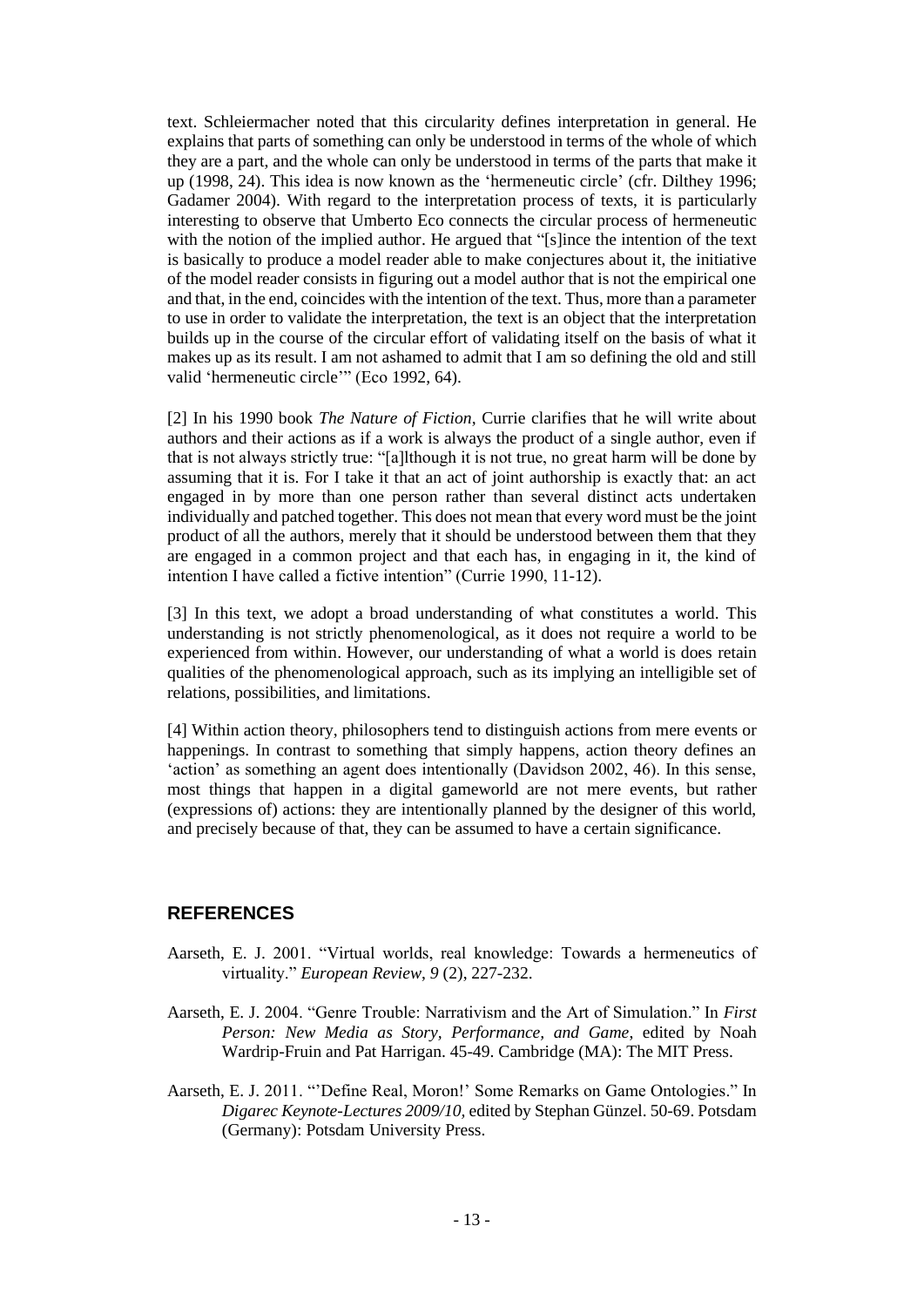- Aarseth, E. J. 2014. "I fought the law: Transgressive play and the implied player." In *From Literature to Cultural Literacy,* 180-188. London (UK): Palgrave Macmillan.
- Arjoranta, J. 2011. "Do We Need Real-Time Hermeneutics? Structures of Meaning in Games." Proceedings of the 2011 DiGRA International Conference, Utrecht (The Netherlands).
- Arjoranta, J. 2015. *Real-time Hermeneutics: Meaning-making in Ludonarrative Digital Games*. Doctoral dissertation, University of Jyväskylä (Finland).
- Äyrämö, S. M. 2017. *In Order to Enable Meaningful Playing: How to Support Player's Learning through Digital Game Narrative Design*. Doctoral dissertation, University of Jyväskylä (Finland).
- Bal, M. 1981. "Notes on Narrative Embedding." *Poetics Today*, *2*, 41–59.
- Booth, W. C. 1983 [1961]. *The Rhetoric of Fiction*. Chicago (IL): Chicago University Press.
- Chatman, S. 1990. *Coming to Terms: The Rhetoric of Narrative in Fiction and Film*. New York (NY): Cornell University Press.
- Currie, G. 1990. *The Nature of Fiction*. Cambridge (MA): Cambridge University Press.
- Currie, G. 2010. *Narratives and Narrators: A Philosophy of Stories*. Oxford (UK): Oxford University Press.
- Davidson, D. 2002. *Essays on Actions and Events*. Second edition. Oxford: Clarendon Press.
- Deriglazov, A. 2018. "The Pleasure of Turtling: Having Fun the Wrong Way." Proceedings of the 12<sup>th</sup> International Philosophy of Computer Games Conference, Copenhagen (Denmark).
- Dilthey, W. 1996. "The Rise of Hermeneutics." In *Hermeneutics and the Study of History*. *Selected Works, Volume IV*, edited by Makkreel, R. A. and Rodi, F., 235-253. Princeton (NJ): Princeton University Press.
- Eco, U. 1992. "Overinterpreting Texts." In *Interpretation and Overinterpretation,*  edited by Stefan Collini, 45-66. Cambridge (UK): Cambridge University Press.
- Evnine, S. J. 2016. *Making Objects and Events: A Hylomorphic Theory of Artifacts, Actions, and Organisms*. Oxford (UK): Oxford University Press.
- FromSoftware. 2011. *Dark Souls* [PlayStation 3]. Digital Game directed by Miyazaki, H., and published by Namco Bandai Games.
- FromSoftware. 2019. *Sekiro: Shadows Die Twice* [PlayStation 4]. Digital Game directed by Miyazaki, H., and published by Activision.
- Gadamer, H. G. 2004 [1960]. *Truth and Method*. Translated by Weinsheimer, J. & Marshall, D. G. (2nd edition). Chicago (IL): Continuum.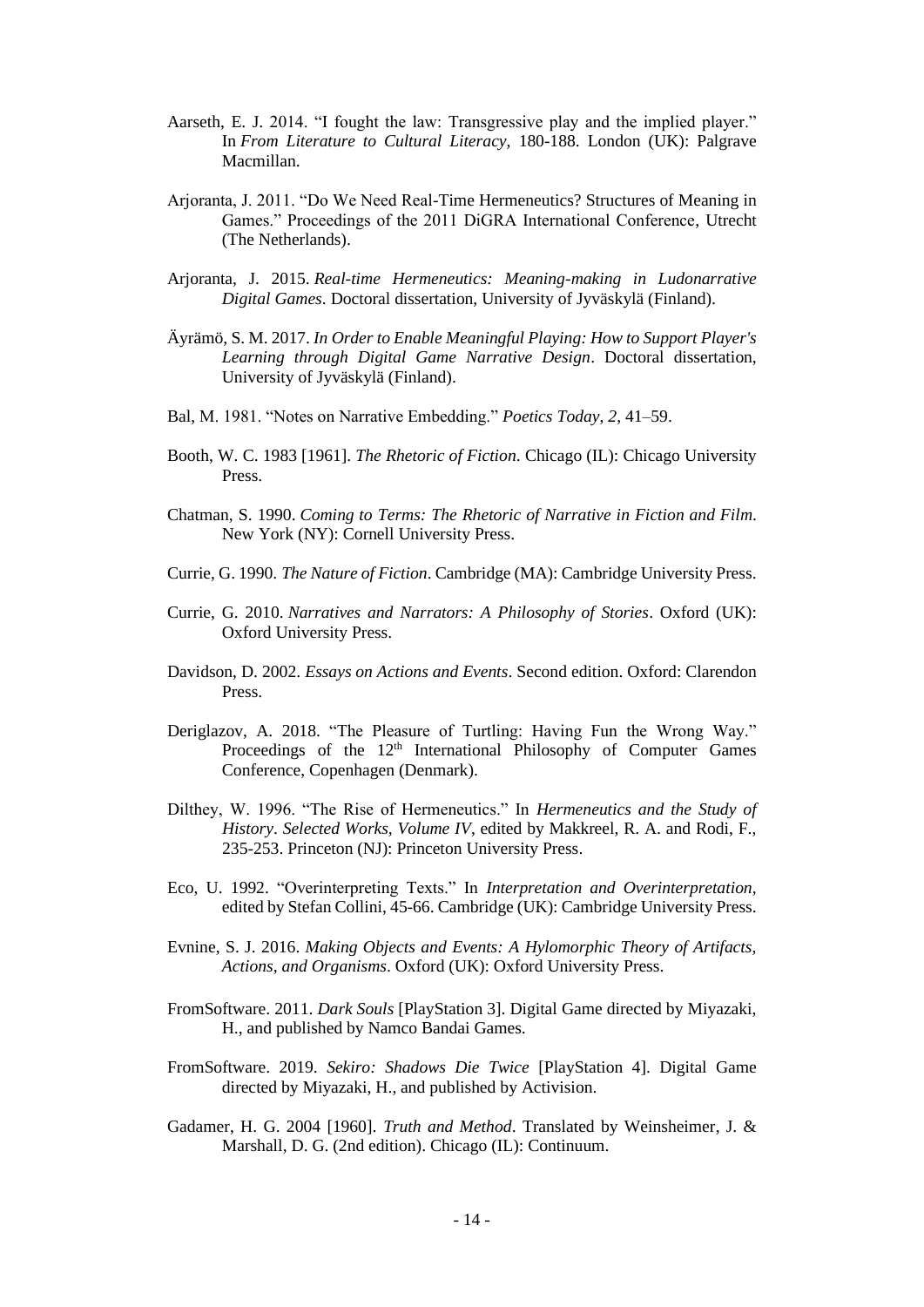- Gaynor, S. 2013. *Gone Home* [Windows]. Digital Game developed by The Fulbright Company, and published by The Fulbright Company.
- Gualeni, S., Fassone, R., Linderoth, J. 2019. "How to Reference a Digital Game." Proceedings of the 2019 DiGRA International Conference. Kyoto (Japan).
- Gualeni, S. & Vella, D. 2020. *Virtual Existentialism: Meaning and Subjectivity in Virtual Worlds*. Basingstoke (UK): Palgrave Macmillan.
- Howell, P. 2016. "A theoretical framework of ludic knowledge: a case study in disruption and cognitive engagement." Proceedings of the 10th International Philosophy of Computer Games Conference, Valletta (Malta).
- Kirkland, E. 2009. "Storytelling in Survival Horror video Games." In *Horror video games: Essays on the Fusion of Fear and Play*, edited by Bernard Perron. 62- 78. Jefferson (NC): McFarland & Company.
- Klevjer, R. 2002. "In Defense of Cutscenes." Proceedings of Computer Games and Digital Cultures Conference, edited by Frans Mäyrä. Tampere (Finland): Tampere University Press.
- Kücklich, J. 2001. "Literary Theory and Computer Games." In Proceedings of the First Conference on Computational Semiotics for Games and New Media (COSIGN), Amsterdam.
- Leino, O. T. 2012. "Death Loop as a Feature." *Game Studies, 12* (2).
- Leino, O. T. 2016. "STONE+ LIFE= EGG–Little Alchemy as a Limit-Idea for Thinking about Knowledge and Discovery in Computer Games." In Proceedings of Philosophy of Computer Games Conference 2016, Malta.
- Maes, H. 2017. *Conversations on Art and Aesthetics*. Oxford (UK): Oxford University Press.
- Matravers, D. 2014. *Fiction and Narrative*. Oxford (UK): Oxford University Press.
- McLaughlin, P. 2001. *What Functions Explain: Functional Explanation and Self-Reproducing Systems*. Cambridge (UK): Cambridge University Press.
- Millikan, R. 1999. "Wings, Spoons, Pills and Quills: A Pluralist Theory of Function." *The Journal of Philosophy, 96* (4), 191-206.
- Mojang. 2011. *Minecraft* [Windows]. Digital game directed by Markus Persson and Jens Bergensten, and published by Mojang.
- Naughty Dog. 2013. *The Last of Us* [PlayStation 3]. Digital Game directed by Straley, B. and Druckmann, N. and published by Sony Computer Entertainment.
- Nelles, W. 1993. "Historical and implied authors and readers." *Comparative Literature*, *45* (1), 22-46.
- Nguyen, T. C. 2019. "The right way to play a game." *Game Studies, 19* (1).
- Nintendo EAD. 2002. *The Legend of Zelda: The Wind Waker* [Nintendo GameCube]. Digital Game directed by Aonuma, E., and published by Nintendo.